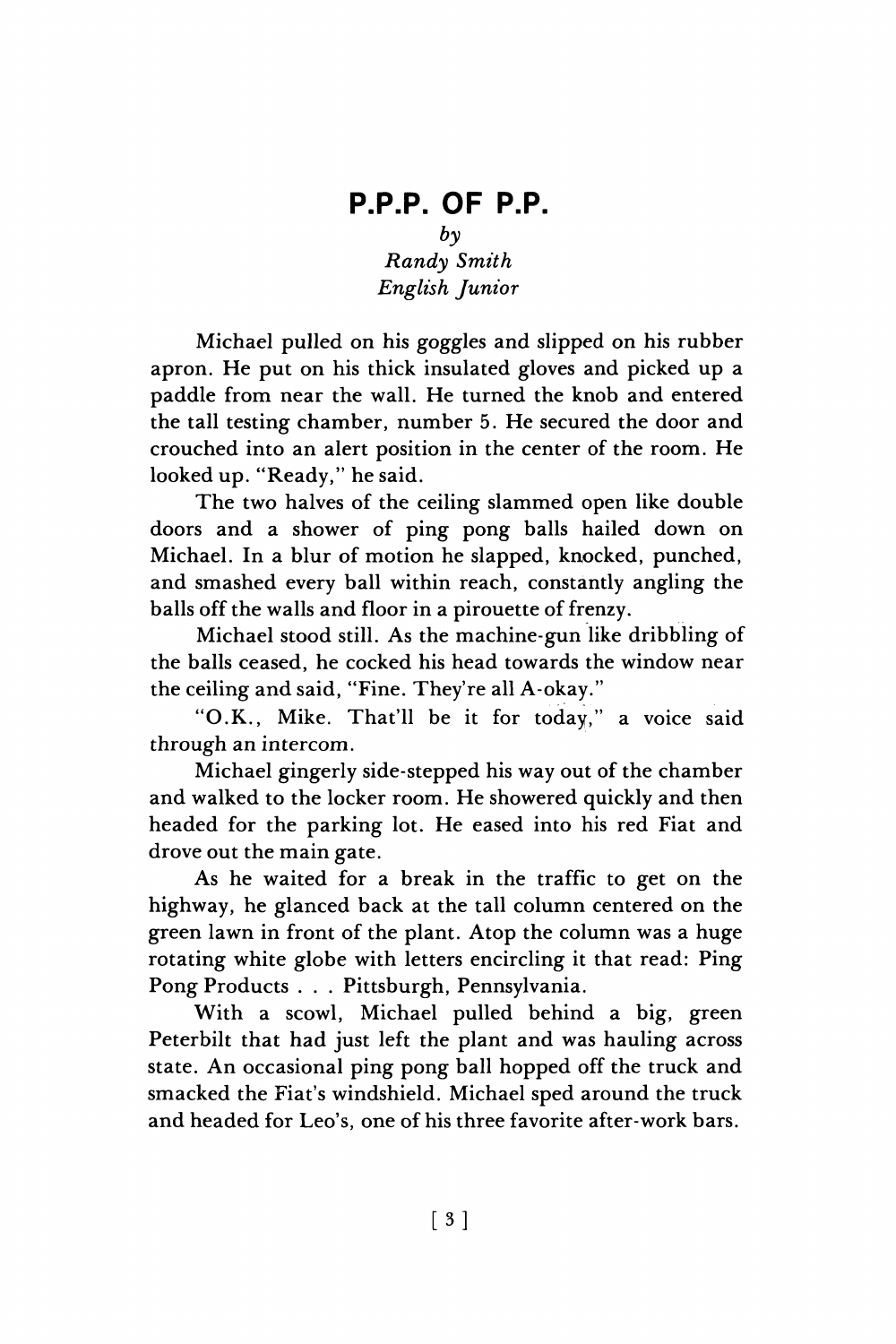**He whipped into the half-empty, cracked lot on the east side of Leo's, a ratty little building that was held together by dead termites. He locked the car and walked around to the front of the tavern. An old, blind beggar was juggling ping pong balls and tapping his foot to some shattered tune that he was humming. He had a little tin cup in front of him and he smiled appreciatively as Michael tossed a quarter into it.** 

**He stepped inside the bar. Leo turned from the TV set and said, "Hello, Mike. How's business?"** 

**As Michael answered, "The same, you know. Day in, day out, testing ping pong balls. Boring as hell," Leo drew him a beer. He plunked it down in front of Michael, slopping the head onto the counter. He soaked up the mess with the towel that he had continuously draped over his shoulder.** 

**He jerked his thumb at the blue tube and said, "Hey, the uh-Pan Am Ping Pong Playoffs are on. The U.S. is figured to walk away with everything again."** 

**Michael finished the beer and said, "I'm not much in the mood for sports, think I'll head home. Put it on my tab."** 

**Michael decided to take a little jog out of his way and get back on the highway to avoid the crosstown lights. His little Fiat threaded its way through the maze of station wagons and LTDs. He kicked her down a little, until he saw red flashing lights ahead of him. His heart jumped into his throat, and so did his beer, as he braked.** 

**However, the cops were just directing traffic around an accident that had happened up ahead. The truck that Michael had passed earlier had slammed into another rig and crashed on its side, covering the road, the median, and the ditch up to the exit ramp with ping pong balls. Three other policemen were by the truck, supervising the men sweeping up the balls and making sure that no one stole any. The driver had been taken away in an ambulance, so a representative from Ping Pong Products was there to count the balls.** 

**Michael turned off and angled home down 15th Street. He drove past his old high school. He saw a group of young black kids whooping it up in a ferocious game on the ping pong courts.**